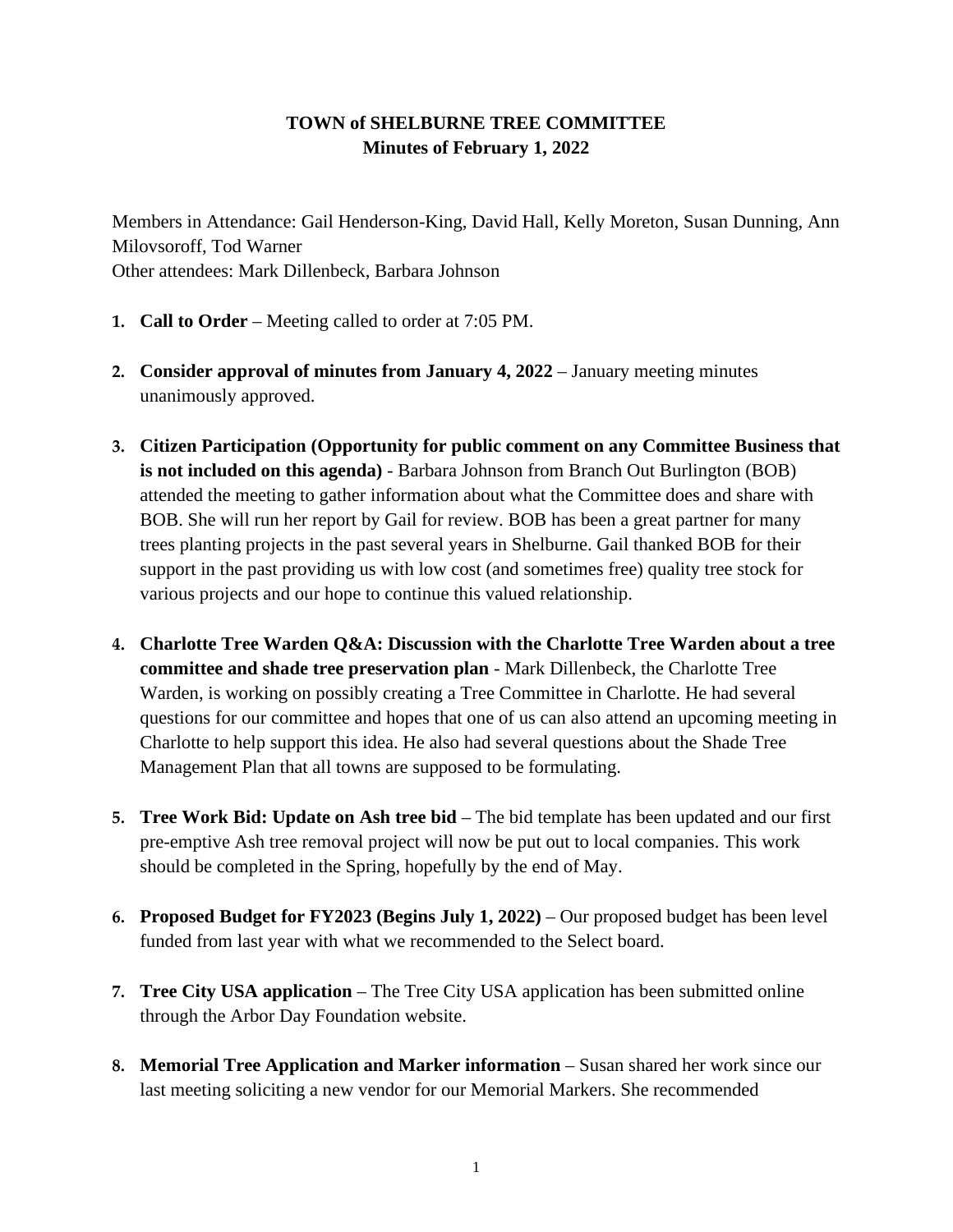- **9.** narrowing the choices down to two: Cleggs Memorials and Pepin Memorials. Both of these companies are local, gave quick responses, and appear to be reasonably priced and easy to work with. Susan feels that we could work with both companies for future projects.
- **10. 2022 Caring for Canopy Grant Application Update** The Canopy Grant proposal was approved by the Select Board, submitted in time, and already has been awarded to Shelburne! Committee members discussed using the \$2,250 grant and matching \$2,250 on planting some trees at Hullcrest Park to fill in where some of the dead Crabapples were removed last year. Various species were discussed including Chinkapin Oak and Zelkova. Once specific tree species are chosen, we will put this out to bid and hope to have this project done in late Spring/early Summer. Susan volunteered to assist with preparing the bid request.
- **11. Tree Committee Calendar for FY 2022: Review calendar** Susan brought up her calendar work in progress on the shared screen and members made additions and comments for it. Kelly astutely suggested that we move many of the items up a month or two so that we keep ahead of the curve.
- **12. Shade Tree Preservation Plan: Draft plan review of a few remaining items** Gail put the draft on the shared screen and members discussed some of the remaining questions in Elise's notes. Main topics were long term goals, overlapping areas of jurisdiction with other committees, and diversification of tree species in all new planting projects.
- **13. Public Education and Outreach / Fundraising: Discussion of articles for Shelburne News for upcoming months** – Kelly is ready to roll with articles as soon as we have a date for upcoming projects.
- **14. Tree Warden Report** David announced that Shelburne will have a spot on the soon to be published VT State Big/Oldest Tree List on the Vermont Urban & Community Forestry website. The ancient Cedar tree(s) at the Town Library will be listed and featured. Brilliant!
- **15. Other Business**  Our next scheduled meeting is on Town Meeting Day. With a Zoom meeting, parking should not be a problem, so it was decided not to change the meeting day. Kelly suggested that our meetings be scheduled to be finished by 8:30 PM instead of 9:00 PM. Everyone agreed.
- **16. January 2022 Accomplishments** Canopy Grant submitted and awarded. Tree City USA application submitted.